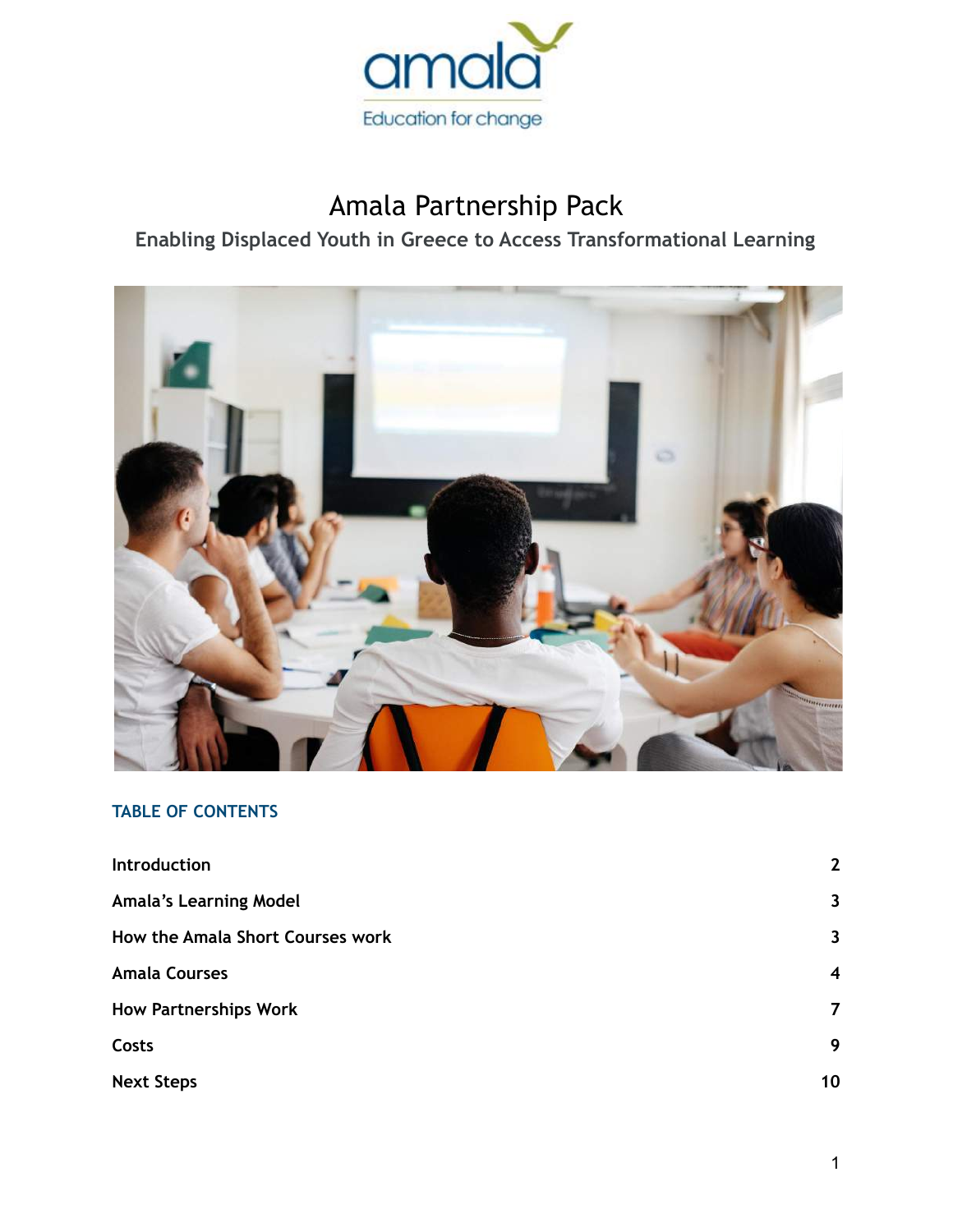

#### <span id="page-1-0"></span>Introduction

Amala (formerly known as Sky School) was established in 2017 with a mission to use the power of education to transform the lives of refugees, their communities and the world. Over the last four years, Amala has developed expertise in providing transformative educational opportunities for displaced youth aged 16-25. We have seen that there is a big need for education programmes that break away from traditional topics and pedagogies, and for new tools that educators can use to engage displaced learners, particularly those who have been out of school for some time and find it hard to get back into learning.

In Greece, nearly 100 students have graduated from Amala short courses such as Peacebuilding in your Community and Ethical Leadership. Amala has also collaborated with the Special Secretariat for the Protection of Unaccompanied Minors during a six-month seminar series that aimed to support educators working at shelters for unaccompanied minors to build capacity and provide further educational opportunities to the young people they work with.

We are now very excited to be able to offer facilitator training and short course implementation support to a greater number of educators and organisations around Greece and build partnerships that will enable more displaced youth to access agency-based learning.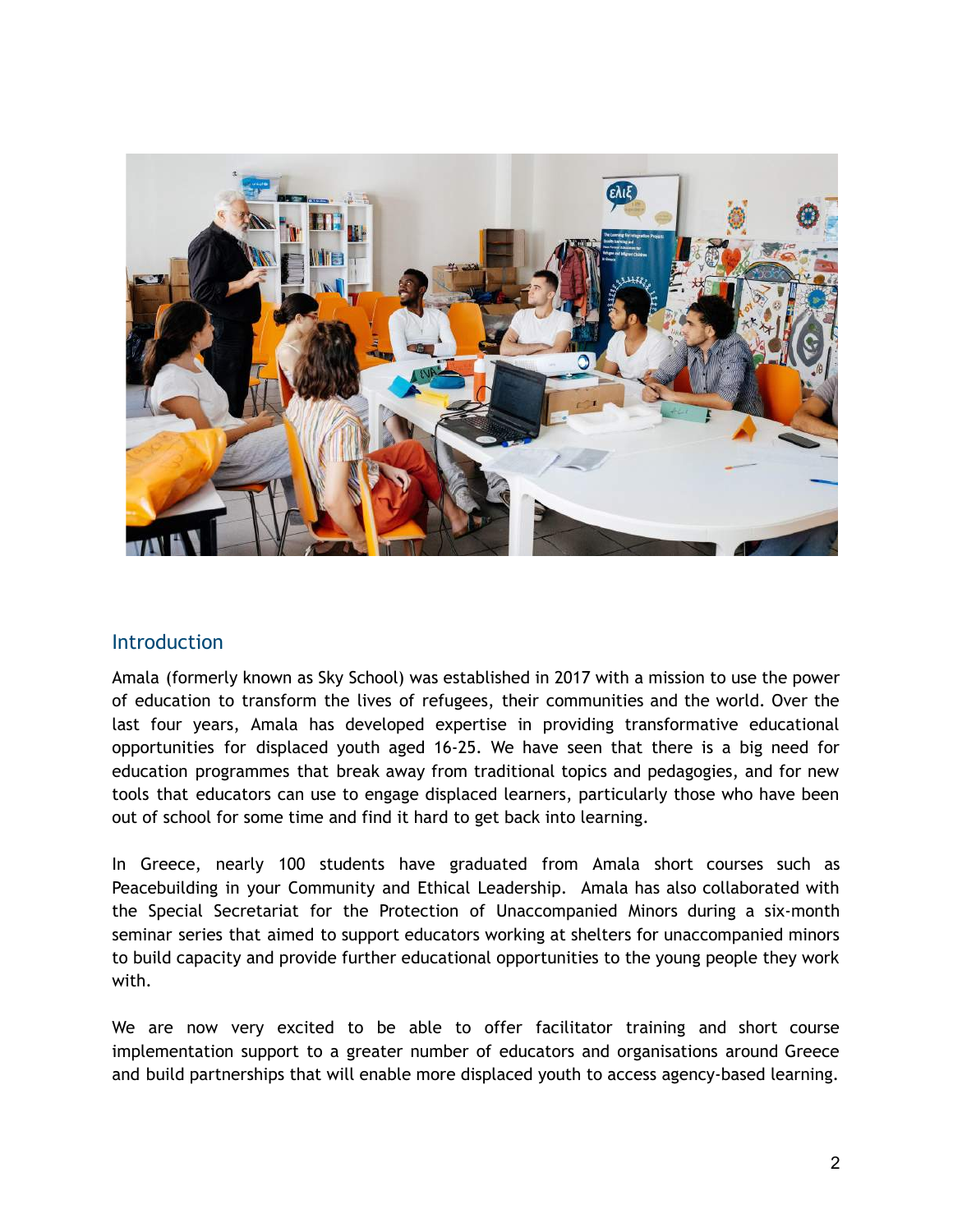This document aims to introduce you to the work of Amala and how you can take advantage of this capacity building opportunity.

# Life Worthy Learning Creating New Value STEM & Innovation Social Innovation **Alixalduo a sulfaced development** Age<br>
For Prochable for Prochable **Agency** for Positive **Change** ILITORIAL SEARCH AVE seiteiboz & siqosq

## <span id="page-2-0"></span>Amala's Learning Model

Amala programmes aim to give a well-rounded and rigorous education, which will enable learners to explore a range of areas across and beyond subject disciplines. Our learning approach is grounded in the needs and desires of learners from our target group. In a world which is changing so rapidly, we believe that our learners are best served by a model of learning that focuses on agency and key competencies that can be transferred to a range of circumstances.

## <span id="page-2-1"></span>How the Amala Short Courses work

Amala courses are designed to be run through a blended learning model (combining in person and online learning), or through a remote (online only) model. Both versions are delivered by trained facilitators (who may in some circumstances also be qualified teachers). We provide a comprehensive training programme for facilitators, consisting of an



initial institute (usually delivered online) followed by ongoing support. The current language of the curriculum delivery is English, although we aim to expand the range of linguistic offerings for the programme as we expand. Partners can also feel free to include interpreters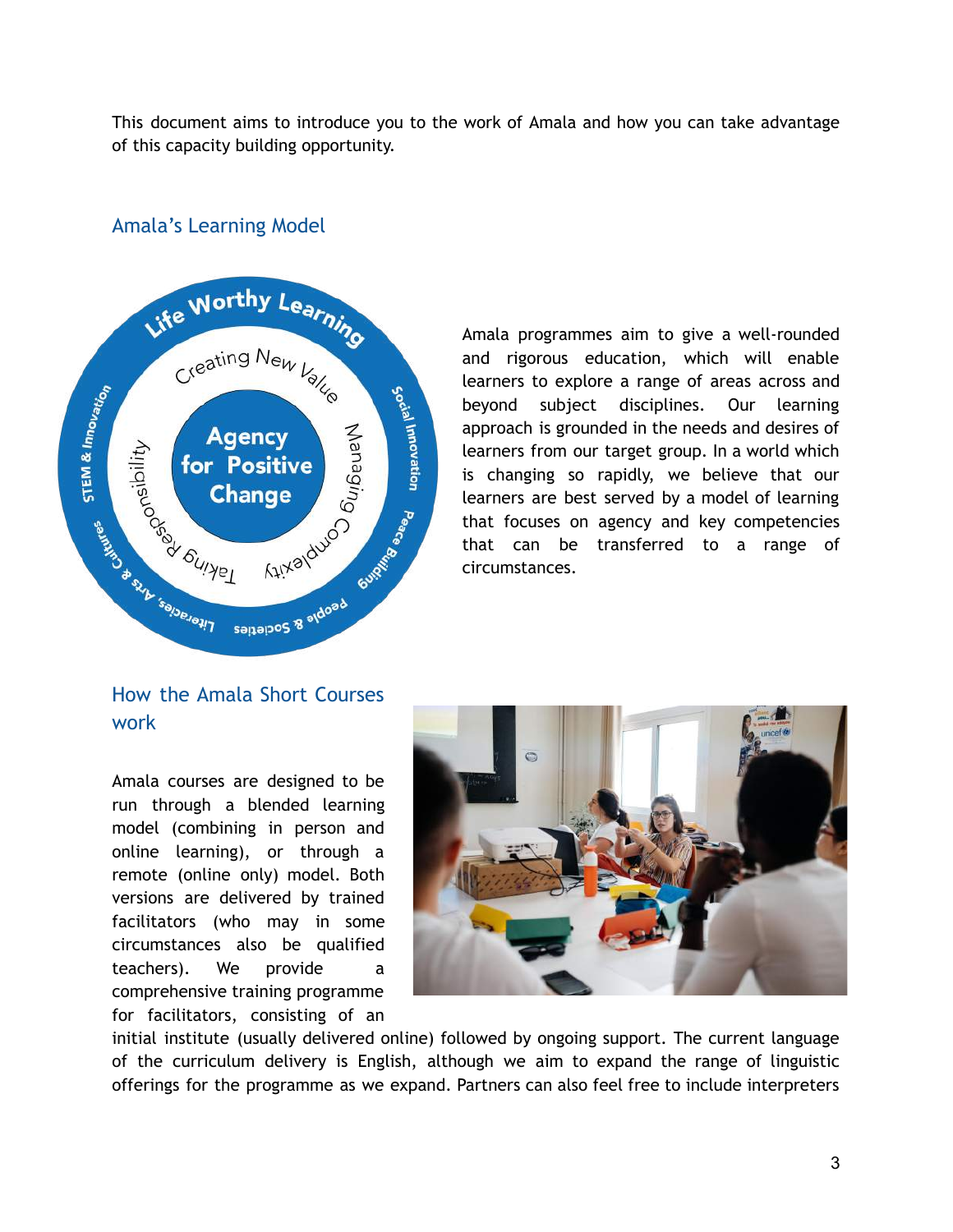in the programme delivery. Each course runs for a total of 10 weeks. A 6-week version of the course 'Peacebuilding in your Community' is also available for partners who face special time constraints.

#### *Blended learning model:*

#### *10 hours per week of recommended study:*

- Synchronous learning: For each course, students meet with facilitator(s) and classmates for six hours per week of synchronous learning in a classroom.
- Asynchronous learning: Alongside in-person classes, students also continue asynchronous learning, through independent study online for four hours each week on Amala's online platform and virtual classroom; Aula.

#### *Remote (online only) learning model:*

Where in-person classes are not possible, for example due to the impacts of COVID-19, Amala offers a remote (online only) model for our courses.

#### *10 hours of recommended study*

Synchronous learning: Each week, students spend six hours of synchronous learning in a class with a facilitator, however this is delivered via live learning using online tools (e.g. Zoom).

Asynchronous learning: Students complete the four hours of asynchronous learning each week on the Aula platform, just as they would do in the blended model.

Please note: Due to the current situation with COVID-19 we are aware that regulations around in-person learning can change abruptly. We will support partners transitioning between blended and online learning where necessary and provide curriculum that has been adapted accordingly

#### <span id="page-3-0"></span>Amala Courses

Amala courses address specific areas where youth can make change in their own lives, such as "Peacebuilding", "Social Entrepreneurship" and "Ethical Leadership."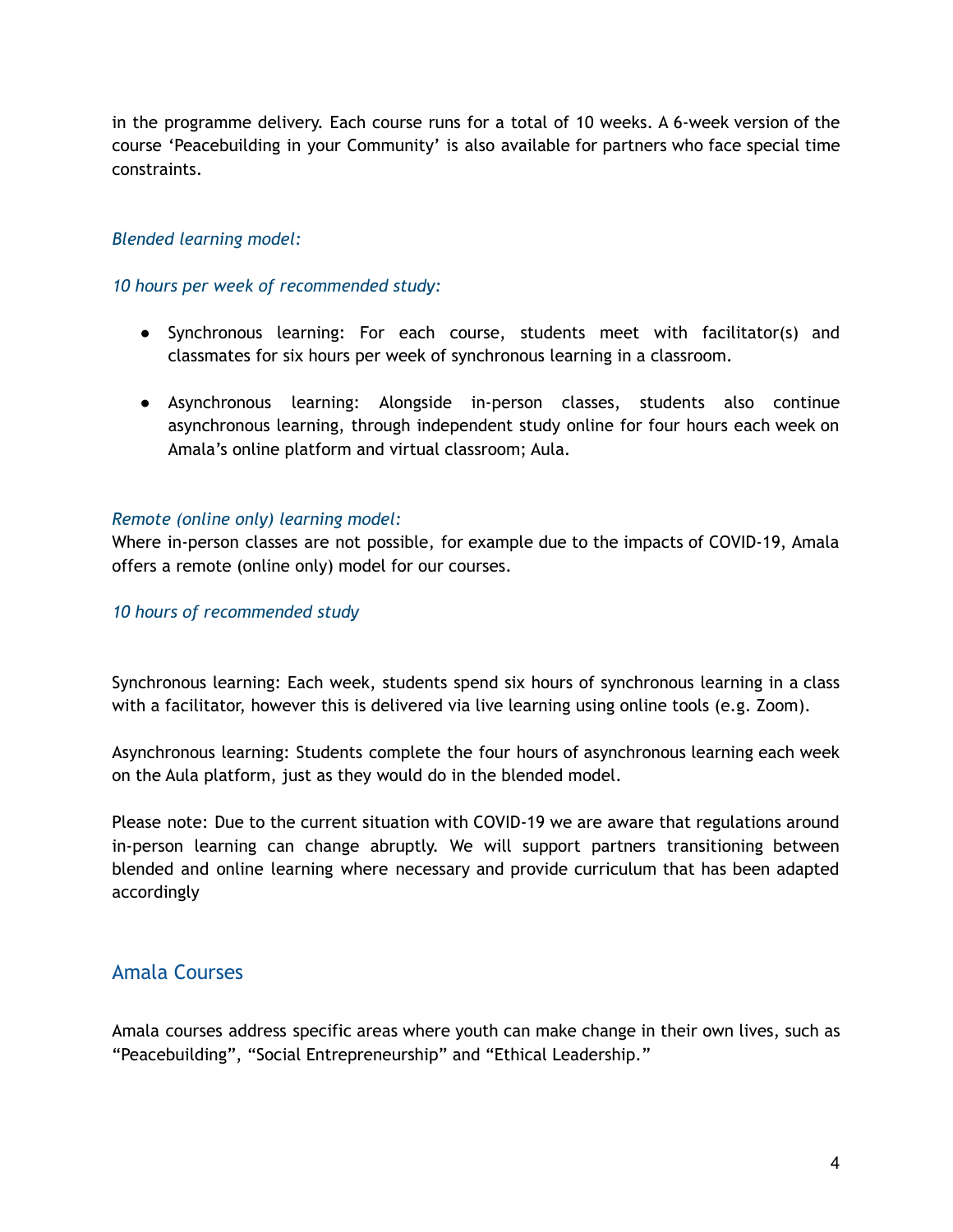Courses not only enable learners to get back into learning but can also be valuable for social integration as they enable learners to find ways to contribute to their communities. A list of available courses can be found here:

#### **Social Entrepreneurship- Duration: 10 weeks** *(Available through blended and online only models)*

In this course, learners explore how to make change in their communities through designing a project that does social good. Learners explore traits that are commonly held by social innovators, and examine the concept of social innovation. Learners examine and map issues within their communities, and use a design thinking process to generate ideas for social projects, which they prototype and implement.

#### **Ethical Leadership- Duration: 10 weeks** *(Available through blended and online only models)*

In this course, learners explore how to create new value for communities through Ethical Leadership. Learners will explore the concepts of leadership, management, influence, responsibility, and explore the complex ways we can take responsibility for supporting others. Learners develop core leadership behaviours such as facilitating, presenting, collaborating and coaching.

#### **Peacebuilding in your Community- Duration: 10 or 6 weeks** *(Available through blended and online only models)*

In this course, learners explore how they can build peace within their communities. Learners examine the concepts of self and group identity and how identities can lead to prejudice and discrimination. They then explore different kinds of peace, including positive and negative peace, and identify components of peaceful societies. Learners examine barriers to peace before looking at conflict transformation and conflict analysis, which they use to develop a peace-building project.

In addition to the above aspects of Peacebuilding, the 10-week course also looks at the design thinking cycle as a tool for project creation, management, trialing and implementation. Moreover, students will learn about the importance of peacebuilding networks and how they can participate in them in order to share their projects and gather support.

**Living Peacefully- Duration: 10 weeks** *(Available through blended and online only models)*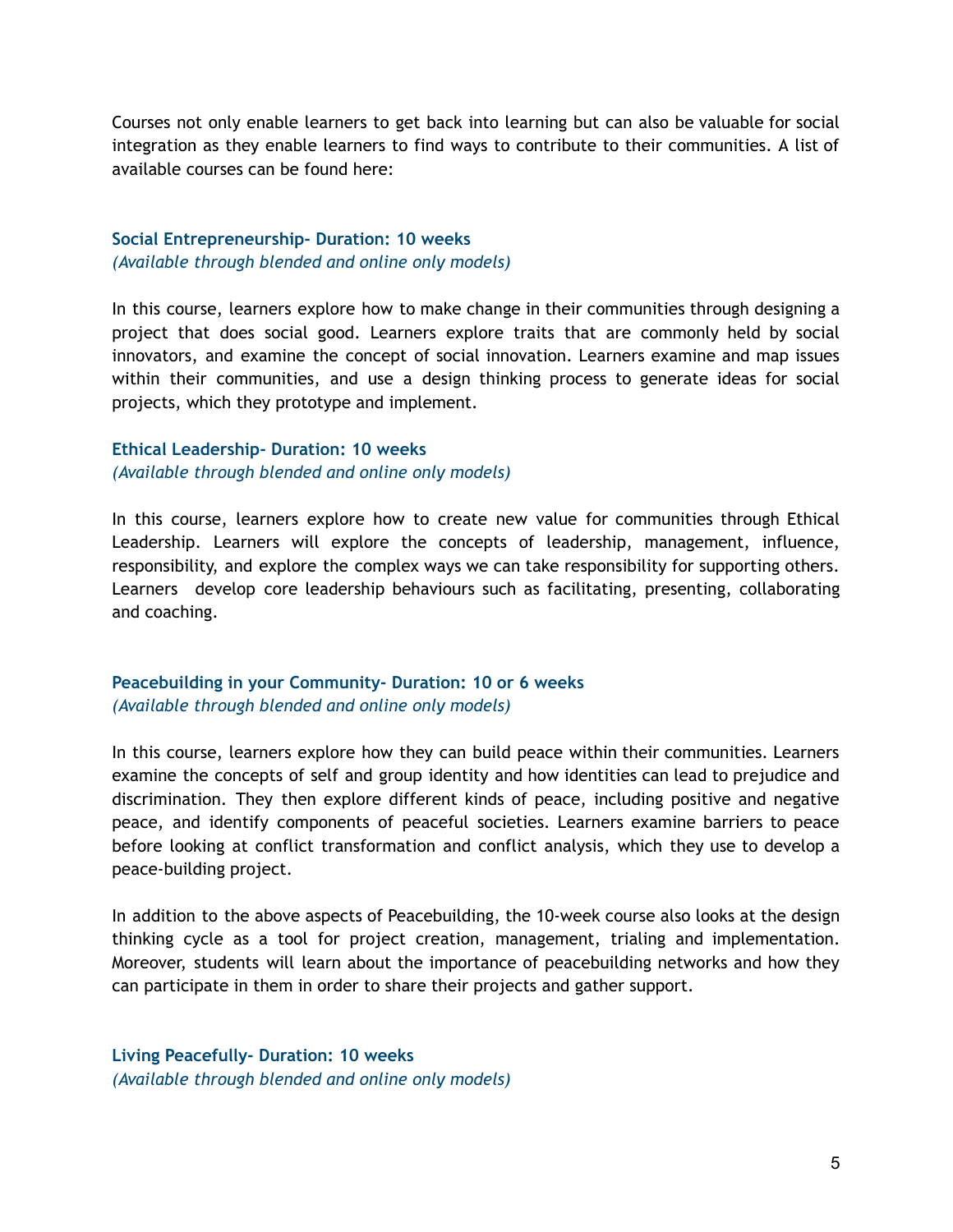In this course, learners manage complexity by exploring perspectives on what it means to live with inner peace. The unit focuses on emotional literacy as a toolkit to building personal peace and engaging with others. The course explores the reflection on emotions and values as a way of understanding how we react or respond to situations. It expands to the relationship between emotional intelligence, identity, choices and personal wellbeing, in order to help us be intentional in our actions and lead more self-aware and peaceful lives.

#### **Powerful Narratives- Duration: 10 weeks** (Available through blended and online only model)

In this course, learners develop their ability to create stories with the goal of making an impact on their societies and their world at large. Learners will critically explore concepts of storytelling (form, context, audience, representation) through examples from their lives. Learners will then produce stories in different formats relating to the themes of peace, sustainability, and economy. They will use various media, tailor it to multiple audiences, and then complete a refined final project that will be showcased in an event they hold on their campus.



### <span id="page-5-0"></span>How Partnerships Work

Amala partners with a wide range of organisations.The strength of our partnership approach is that it combines your expertise of your community and access to infrastructure with Amala's approaches to curriculum and pedagogy. Through our partnership,you will benefit in four major ways: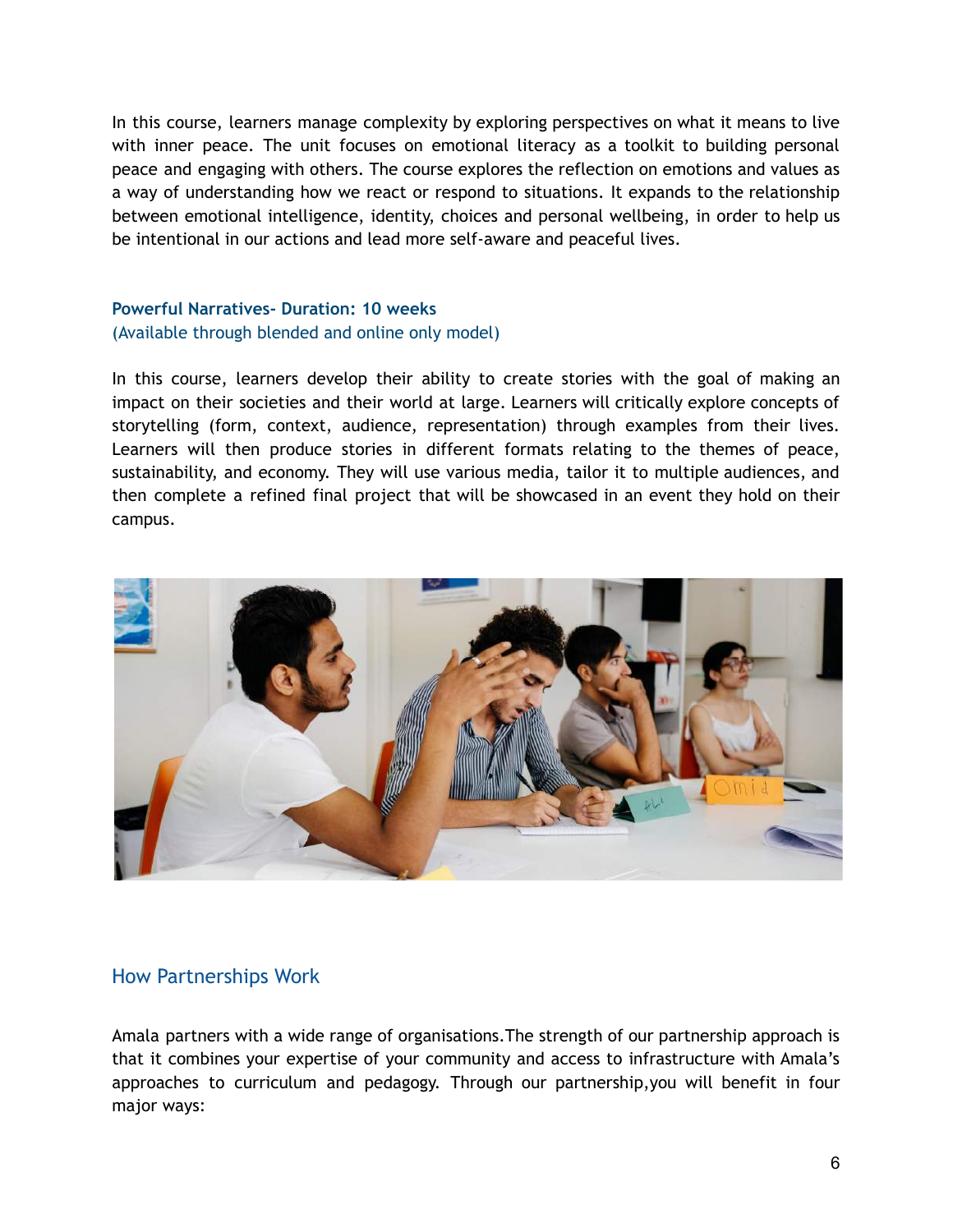- You will grow your capacity to deliver learning that enables displaced learners to take action for positive change in their communities, and your provision of programmes for youth.
- You will become part of a larger network of education changemakers around Greece and globally who work to offer innovative, agency-based learning to displaced youth.
- You will gain access to Amala's innovative curriculum in a range of topics which break with more frequently encountered language-focused curricula, and support on how to implement it.
- You will be supported to re-engage those learners who have faced a disproportionate amount of obstacles in getting back into education and find it very difficult to engage and commit to any type of educational activity.

The information below provides an overview of how our partnerships typically work.

#### Amala provides:

- 1. **Curriculum**: The curriculum for each course has instructions and activities for 100 hours of learning (60% synchronous learning and 40% asynchronous independent study) The 6-week version of the 'Peacebuilding in your Community' course has instructions and activities for 50 hours (60% synchronous learning and 40% asynchronous independent study). Each course runs for a total of 10 and 6 consecutive weeks respectively (though there can be breaks for public holidays or similar). The curriculum contains a lot of guidance in order to be run by facilitators.
- 2. **Online learning platform**: Our online learning platform from **Aula [Education](http://aula.education)** provides a simple and engaging learning experience for students. Through Aula, they get access to learning materials, and can post assignments, reflections and engage with others' work, as well as message other students and educators. Aula can be accessed either via laptop, mobile or tablets.
- 3. **Facilitator training and safeguarding support**: We train facilitators to support students to learn before they begin the implementation, and provide ongoing mentoring/coaching as well. Facilitator training lasts for 6 hours in total, 4 of which are synchronous and might take place online or in person, and 2 are asynchronous through the Aula platform. Facilitator training is complemented by 1 hour of safeguarding training and ongoing support is available throughout the course implementation period.
- 4. **Certification:** At the end of each course, students will receive a certificate of completion from Amala in partnership with UWC South East Asia. Facilitators will also receive certificates from Amala upon completion of their training.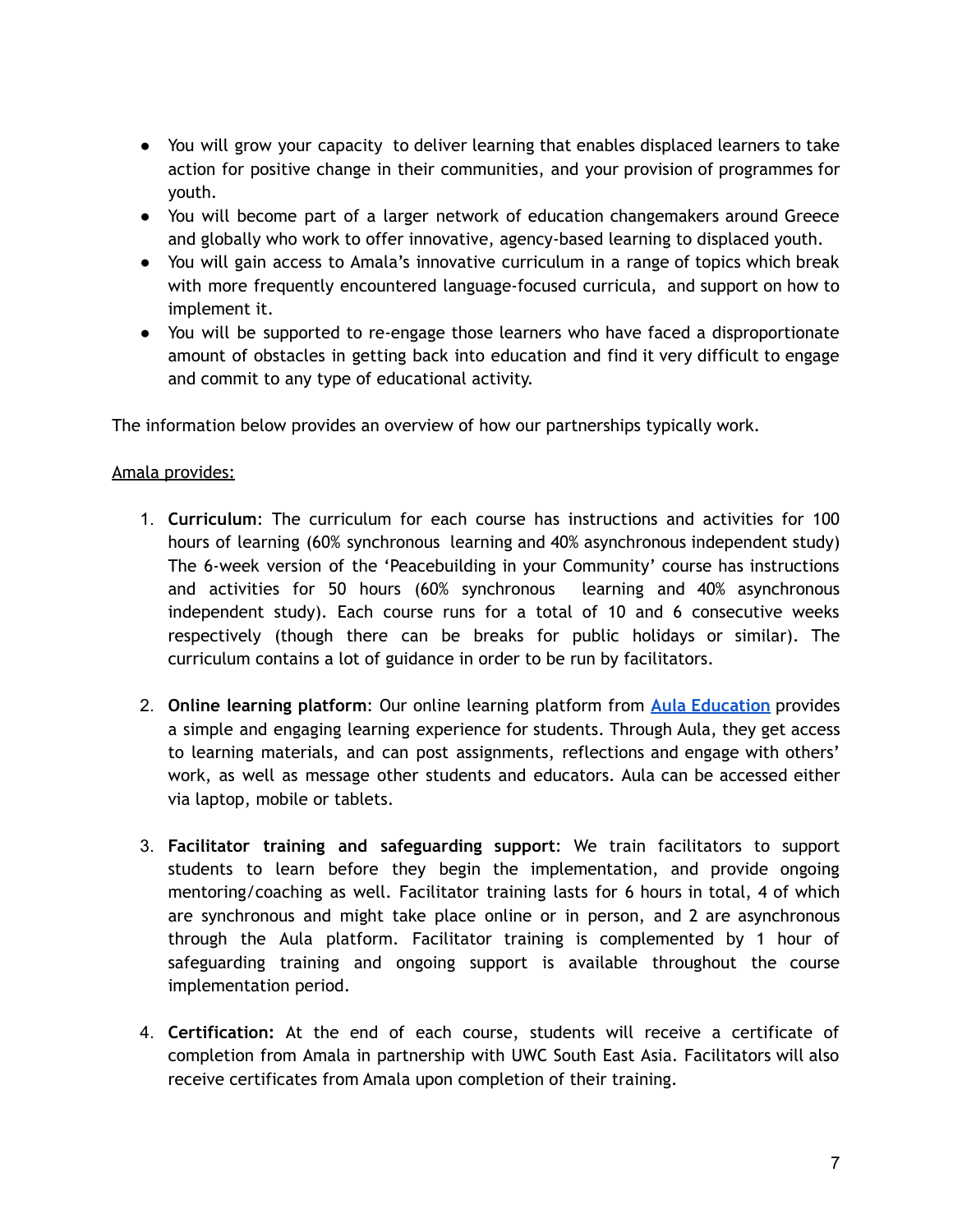5. **Monitoring and Evaluation Tools**: Amala provides monitoring and evaluation tools, including before and after programme surveys and a six month post survey which capture the impact of learning on students, as well as suggestions for improvement of the programme. At the end of the programme you run, we will provide you with a report summarising impact findings and including raw data. Where necessary, we will collaborate to add in additional measures as required by your own monitoring and evaluation procedures.

#### Amala partners provide:

1. **Space, local coordination and supplying materials**: The in-person classes can take place in any physical space that can fit 15-25 students per class with relevant social distancing measures being in place. As such, it could be an existing classroom, meeting space or similar. Partners also recruit students and coordinate their participation on a day to day basis.

You will only need simple materials, such as paper, notebooks, flip chart paper, post-its, pens, and miscellaneous materials for individual activities. Access to a projector will also be useful as many courses use visual prompts and include materials such as videos.

- 2. **Connectivity and access to devices**: 40% of Amala learning takes place online and is carried out by students independently, as part of the blended learning courses. All of the online learning takes place on Aula which students can access via a smartphone, tablet or a desktop which requires an internet connection (wifi or mobile connection).
	- *For blended learning courses:* we recommend that partners provide access to connectivity and devices where students do not have adequate access outside of class.
	- *For online courses:* we recommend ensuring that students have sufficient access to connectivity and devices for both synchronous and asynchronous learning for the duration of the course.
- 3. **Facilitation team**: For each class, we recommend that there are a minimum of 2 facilitators available. Facilitators need to have a passionate interest in learning and supporting young people to develop their agency, and do not need to be trained teachers. Facilitators need to be available for six hours per week to run classes, as well as for an average of 2-3 hours per week to plan classes, coordinate some logistics and support students' learning on the online platform between classes. Facilitators will need to have at least a  $C1+$  [\(advanced\)](https://rm.coe.int/CoERMPublicCommonSearchServices/DisplayDCTMContent?documentId=090000168045bb52) level of English to run an Amala course.
- 4. **Course Promotion:** Promotion is typically led by the partner as you know your own context and demographic. Amala can provide promotional materials such as template posters, and course brochures and can support recruitment efforts on social media and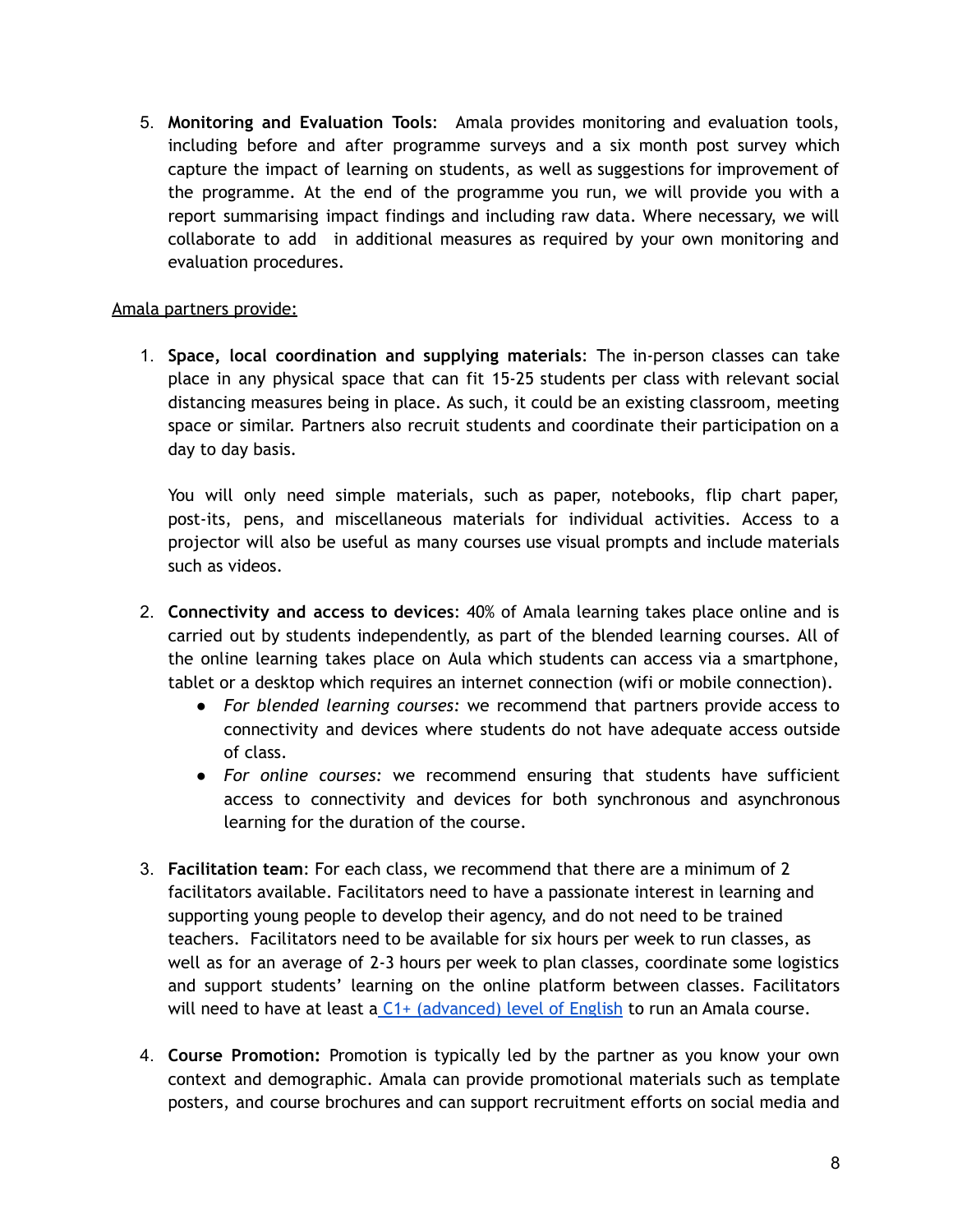our website if needed. We can also support the student applications process as needed.

<span id="page-8-0"></span>

## **Costs**

Amala recognises that there are costs to both Amala and partners in running Amala courses. We will discuss costs involved and fundraising activities to support the costs with partners on an individual basis.

As part of this programme, a limited amount of funding is available to support partners who would not be able to run Amala courses without such support. This amount can be directed towards covering costs for materials, promotion and data support, among other things. If financial support is necessary for the implementation of the project, please let us know and we will discuss this further with you individually.

## <span id="page-8-1"></span>Next Steps

The second Greece-wide facilitator training will take place on 14th and 16th December! To join, please:

1) Consider which of the courses you would like to run (you can run more than one if you want!) and how many learners from your community you would expect to participate;